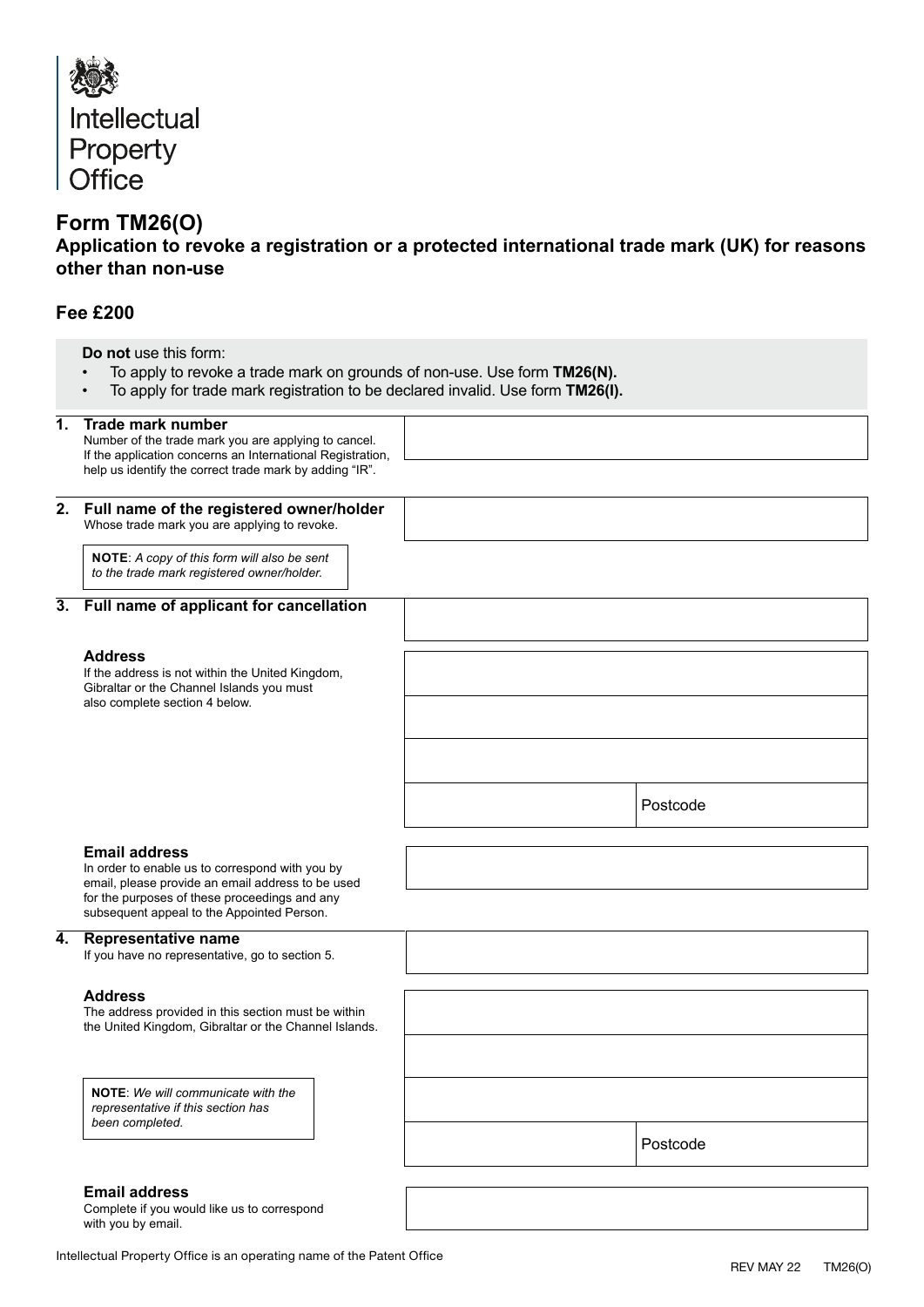| If applicable, select location and enter number.                                                                                                                                        | <b>IPO Registry</b>                                                                         | <b>EUIPO</b>                                                                                                                                                                                                                                                                                     |  |
|-----------------------------------------------------------------------------------------------------------------------------------------------------------------------------------------|---------------------------------------------------------------------------------------------|--------------------------------------------------------------------------------------------------------------------------------------------------------------------------------------------------------------------------------------------------------------------------------------------------|--|
|                                                                                                                                                                                         | Number                                                                                      |                                                                                                                                                                                                                                                                                                  |  |
| If you have informed the registered owner/holder of<br>your intention to seek revocation of the registration of<br>their trade mark - enter the date you notified them.<br>[**See Note] |                                                                                             |                                                                                                                                                                                                                                                                                                  |  |
| ineligible for an award of costs.                                                                                                                                                       |                                                                                             |                                                                                                                                                                                                                                                                                                  |  |
| <b>Declaration</b>                                                                                                                                                                      | I believe that the facts stated in this form and attached statement of<br>grounds are true. |                                                                                                                                                                                                                                                                                                  |  |
| Signature                                                                                                                                                                               |                                                                                             |                                                                                                                                                                                                                                                                                                  |  |
| <b>Name</b><br>(BLOCK CAPITALS)                                                                                                                                                         |                                                                                             |                                                                                                                                                                                                                                                                                                  |  |
| <b>Date</b>                                                                                                                                                                             |                                                                                             |                                                                                                                                                                                                                                                                                                  |  |
| Number of sheets attached to this form                                                                                                                                                  |                                                                                             |                                                                                                                                                                                                                                                                                                  |  |
| Your reference<br>Complete if you would like us to quote this in<br>communications with you, otherwise leave blank.                                                                     |                                                                                             |                                                                                                                                                                                                                                                                                                  |  |
| <b>Contact details</b><br>Name, daytime telephone number of the person to<br>contact in case of query.                                                                                  |                                                                                             |                                                                                                                                                                                                                                                                                                  |  |
|                                                                                                                                                                                         | <b>Related proceedings</b><br>5.<br>6. Revocation notification date                         | **Note: Starting revocation proceedings without giving the international registration holder or the registered owner a reasonable opportunity<br>to surrender the registration or international designation, may result in the applicant, if the application for revocation is undefended, being |  |

## **Checklist**

Please make sure you have remembered to:

Sign the form  $\Box$ 

## Email your form to us:

Send your form, saved as a PDF to: <forms@ipo.gov.uk> For help saving your form as a PDF see: [https://www.gov.uk/government/publications/how](https://www.gov.uk/government/publications/how-to-file-documents-with-the-intellectual-property-office/how-to-file-documents-with-the-intellectual-property-office)[to-file-documents-with-the-intellectual-property](https://www.gov.uk/government/publications/how-to-file-documents-with-the-intellectual-property-office/how-to-file-documents-with-the-intellectual-property-office)[office/how-to-file-documents-with-the-intellectual](https://www.gov.uk/government/publications/how-to-file-documents-with-the-intellectual-property-office/how-to-file-documents-with-the-intellectual-property-office)[property-office](https://www.gov.uk/government/publications/how-to-file-documents-with-the-intellectual-property-office/how-to-file-documents-with-the-intellectual-property-office)

## If you cannot email your form, post to:

Intellectual Property Office Concept House Cardiff Road Newport South Wales NP10 8QQ

Data Privacy: [https://www.gov.uk/government/publications/intellectual-property-office-privacy-notices/privacy-notice-for-personal-data-pro](https://www.gov.uk/government/publications/intellectual-property-office-privacy-notices/privacy-notice-for-personal-data-processed-for-the-administration-of-ip-rights)[cessed-for-the-administration-of-ip-rights](https://www.gov.uk/government/publications/intellectual-property-office-privacy-notices/privacy-notice-for-personal-data-processed-for-the-administration-of-ip-rights)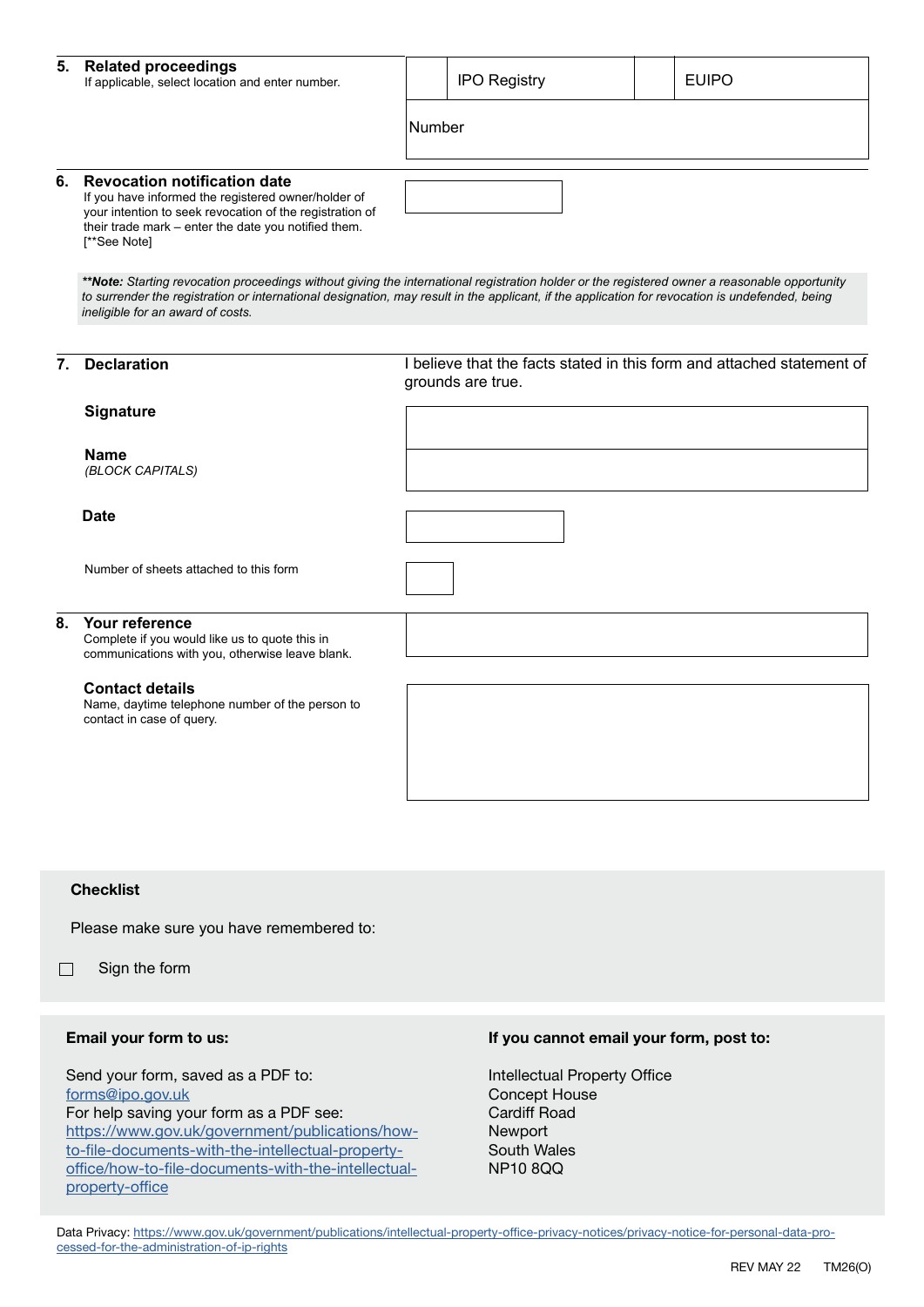## **Please tick on what grounds you are basing your application for revocation of the trade mark and continue to the relevant section(s)**



Revocation is based on Sections 46(1)(c): The trade mark has in consequence of acts or inactivity of the registered owner, become the common name in the trade for a product or service for which it is registered.

## **> COMPLETE SUPPORTING STATEMENT**



Revocation is based on Section 46(1)(d)): The use made of the trade mark by the registered owner or with his consent, is liable to mislead the public, particularly as to the nature, quality or geographical origin of the registered goods or services.

## **> COMPLETE SUPPORTING STATEMENT**

## **SUPPORTING STATEMENT OF GROUNDS**

#### **You must provide the reasons for revocation of the trade mark**

*(Use a continuation sheet if necessary)*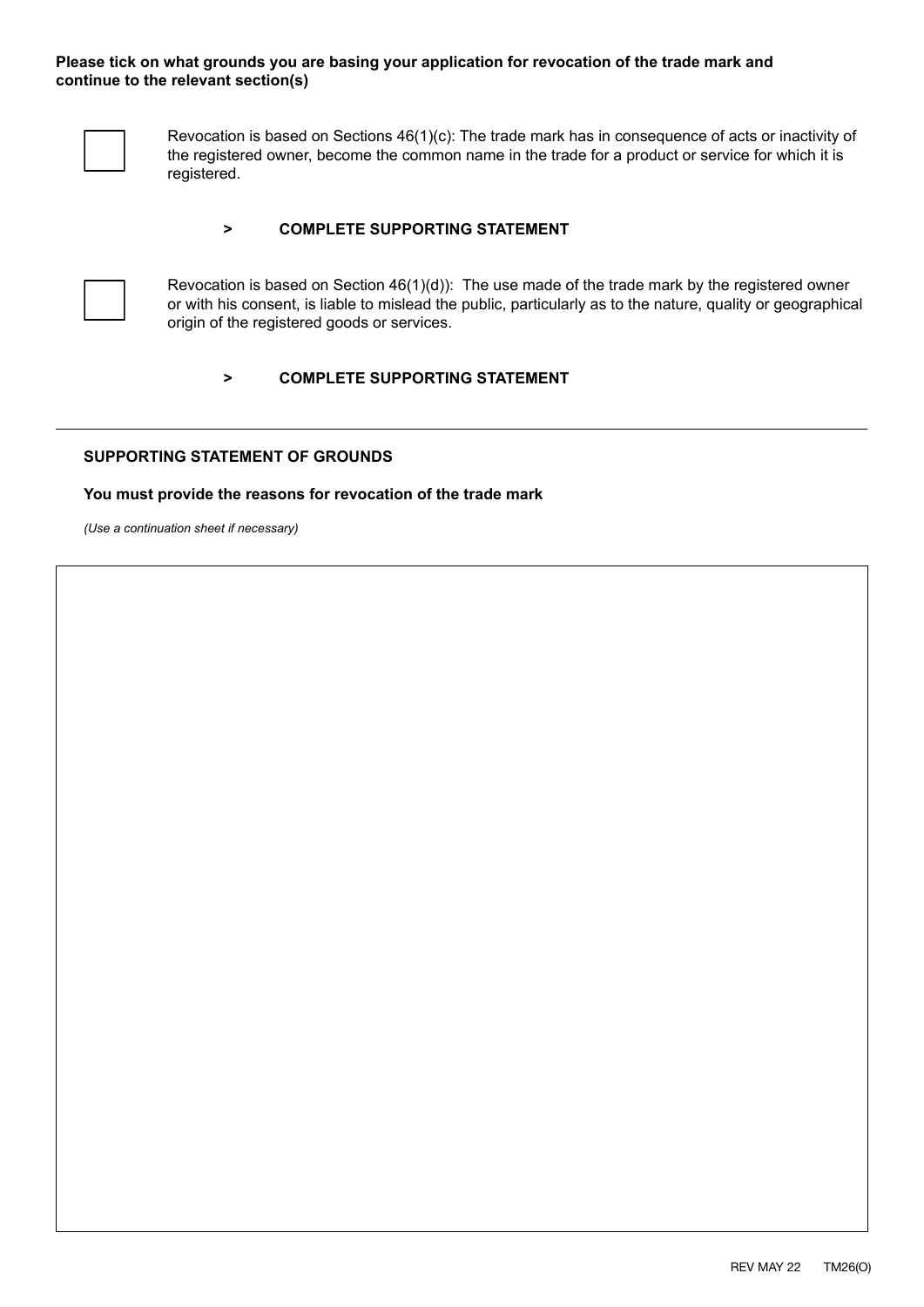This page is intentionally left blank

Blank

Page 19